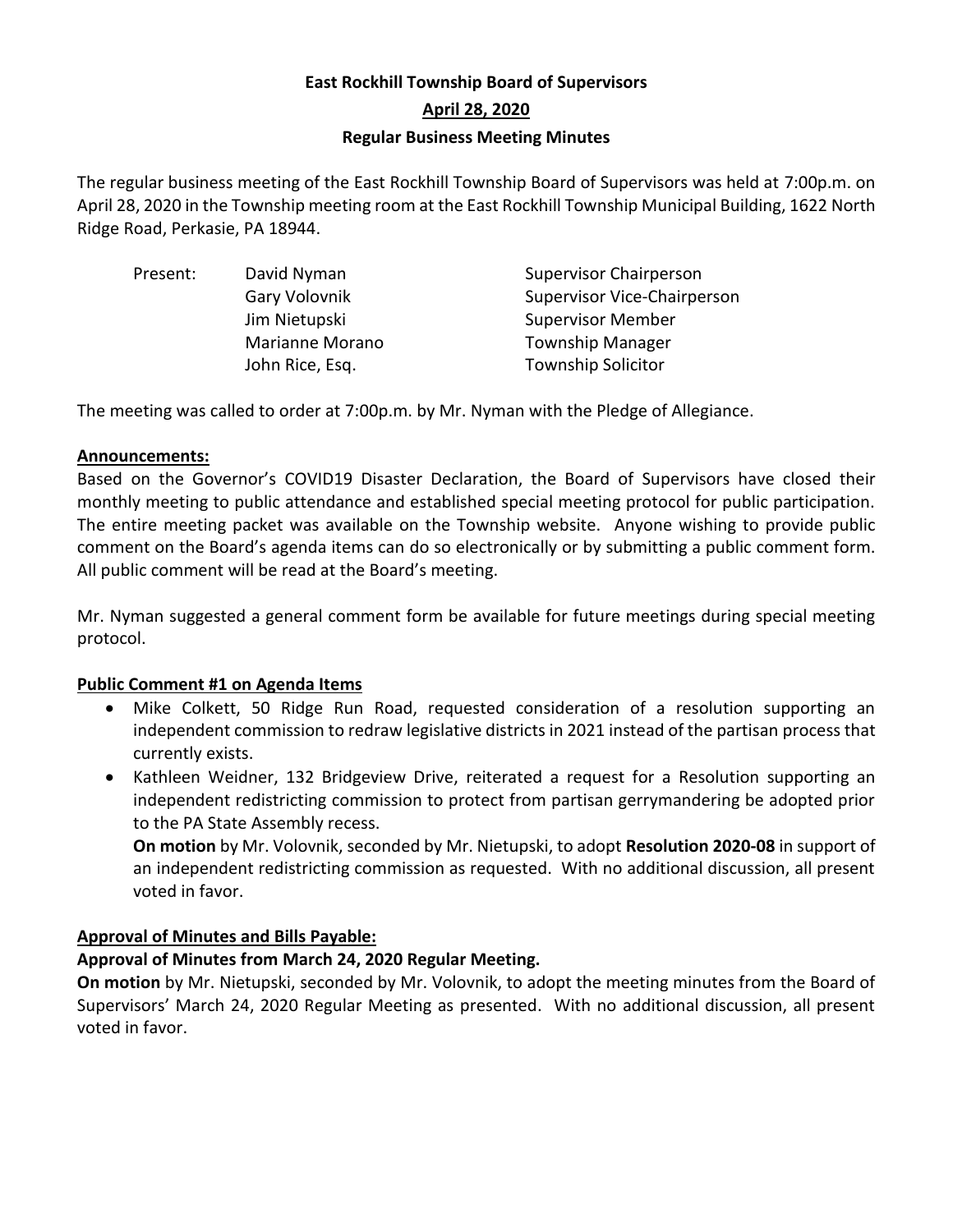East Rockhill Township Board of Supervisors April 28, 2020 Minutes P a g e | 2 of 3

#### **Payment of Unpaid Bills dated April 21, 2020 in the amount of \$423,488.41.**

As a result of higher than usual interest rates, two notes are recommended to be closed prior to their maturity date. A 2002 open space note that had a maturity date of February 2022 and a 1999 sewer note that had a maturity date of November 2021 are therefore included in this Bills List.

**On motion** by Mr. Volovnik, seconded by Mr. Nietupski, to approve payment of the Bills List dated April 21, 2020 in the amount of \$423,488.41 as presented. With no additional discussion, all present voted in favor.

# **Township Manager's Report: Marianne Morano**

# **Pennsylvania Municipal Retirement System**

**On motion** by Mr. Nietupski, seconded by Mr. Volovnik, authorizing the Township Solicitor to advertise an Ordinance to amend Non-Uniform pension plans to meet current Internal Revenue Service requirements for the May 26, 2020 meeting as presented. With no additional discussion, all present voted in favor.

#### **Used Paver Bid Documentation**

**On motion** by Mr. Volovnik, seconded by Mr. Nietupski, to accept U.S. Municipal Supply, Inc. bid for a 2011 Leeboy Track Paver with 2,644 hours and 85hp Kubota engine in the amount of \$54,674.00 as presented. With no additional discussion, all present voted in favor.

#### **Municipal Office Addition and Renovation**

It was noted the tentative construction start date for the Municipal Office is June 1, 2020. **On motion** by Mr. Nietupski, seconded by Mr. Volovnik, authorizing formal notice to all prime contractors notice to proceed date set four weeks from the lifting of applicable Governor's COVID-19 Orders as presented. With no additional discussion, all present voted in favor.

# **Zoning Hearing Board Alternate Resignation.**

**On motion** by Mr. Volovnik, seconded by Mr. Nietupski, to acknowledge the resignation of Greg Lippincott from the Zoning Hearing Board as presented. With no additional discussion, all present voted in favor.

# **Solicitor Report: John Rice, Esq.**

# **Tax Extension Resolution**

**On motion** by Mr. Nietupski, seconded by Mr. Volovnik, to adopt **Resolution 2020-07** to extend the face payment due date for 2020 Township real estate taxes to July 30, 2020 in response to the COVID-19 pandemic as presented. With no additional discussion, all present voted in favor.

# **Scholl's Truck and Car Wash Conditional Use Hearing Application 2301 North Fifth Street.**

**On motion** by Mr. Nietupski, seconded by Mr. Volovnik, to approve the Conditional Use Adjudication for the construction of a truck and car wash facility and the ability to maintain more than one use on the property located at 2301 North Fifth Street, Perkasie, PA as presented. With no additional discussion, all present voted in favor.

# **Public Comment #2:**

There was none.